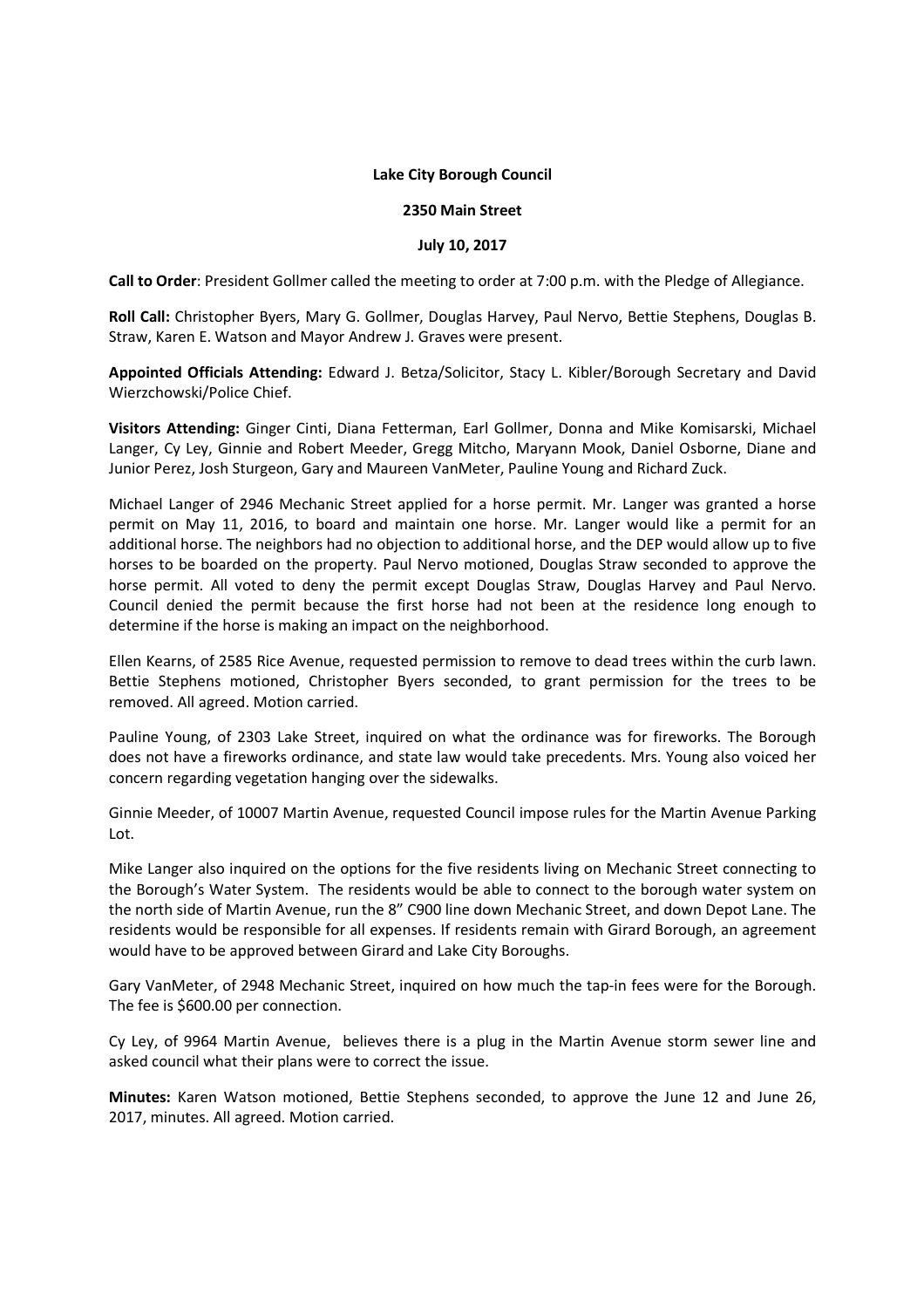**Bills for Approval:** Karen Watson motioned, Christopher Byers seconded, approving the July Bills. All agreed. Motion carried.

**Police Department:** The Department is seeking to get two Automated External Defibrillators (AED) for the police cars from Firehouse Subs Public Safety Foundation.

The applications for the part-time officer were due July 7, 2017. Civil Service will meet on July 18, to determine which applicants will go to the oral interview. The Chief hopes Council will be able hire at the August Meeting.

The detailing for car one will be investigated for the next meeting.

**Drying Bed Roof:** Paul Nervo motioned, Douglas Straw seconded, to get three additional local quotes for the drying bed roof. Motion carried after all agreed.

**Fire Extinguishers:** Christopher Byers motioned, Douglas Harvey seconded, to purchase two fire extinguishers from Lowes for the Community Center upon the Fire Company Recommendation for size and quantity. Motion carried after all agreed.

**Zoning Hearing Board:** Bettie Stephens motioned, Karen Watson seconded, to appoint Brittany Prischak as an alternate board member. Motion carried after all agreed.

**Martin Avenue Parking Lot:** The Martin Avenue Parking Lot has become a collections site for trailers, campers etc. The neighbors are requesting Council impose rules for the lot. Christopher Byers motioned, Karen Watson seconded, for 24 hour parking for registered and inspected passenger vehicles only. The motion carried after all agreed. The Borough Secretary will purchase the necessary signage and notify the owners to remove their vehicles from the lot.

**Mowing:** President Gollmer handed the gavel to Vice President Watson, and removed herself during the discussion, due to a personal conflict. The following three quotes were received for temporary mowing services:

| <b>Curtis Contractors</b>    | \$550.00 per time.                                           |
|------------------------------|--------------------------------------------------------------|
| American Pride               | \$370.00 plus \$25.00 for three lift stations.               |
| Ernie Robinson<br>Equipment. | Offered to work part-time at \$16.00 per hour, using Borough |

After a brief discussion, American Pride withdrew their bid. Paul Nervo motioned, Bettie Stephens seconded, to accept the quote for Curtis Contractors, Inc. All agreed, except Mary Gollmer and Karen Watson, who abstained with a personal conflict.

**Stormwater:** Council tabled cleaning the Keystone Drive stormwater ditch until the fall to get a better idea of the condition of the ditch. Council decided to get two quotes to televise and clean the storm sewer lines on Martin and Rice Avenues.

Council requested the Borough Secretary get prices on a ditching bucket for the backhoe.